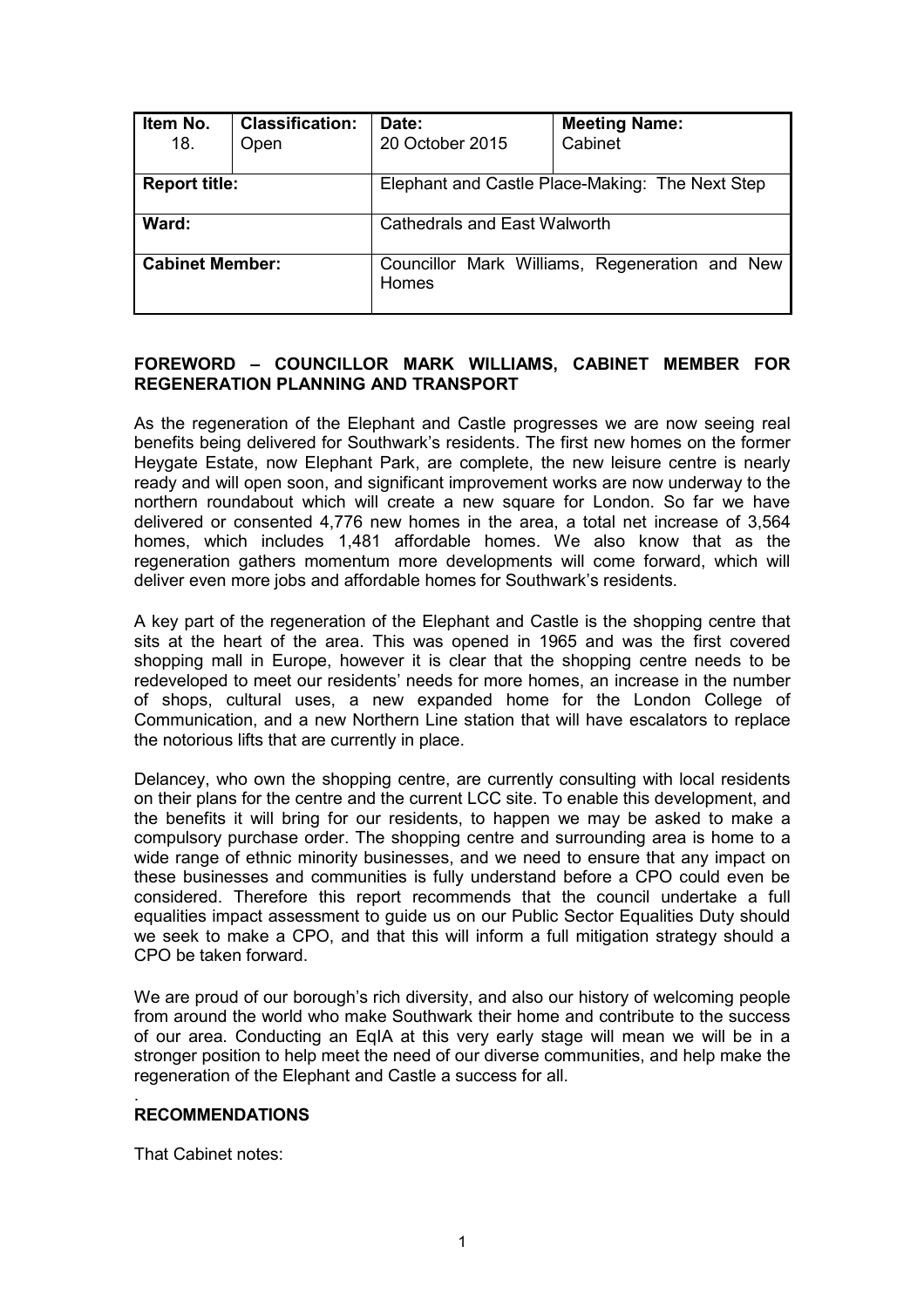1. That it may in the future be asked to resolve to make a compulsory purchase order to enable the regeneration of Elephant and Castle Shopping Centre to proceed.

That Cabinet agrees:

2. An Equalities Impact Assessment be commissioned to guide it on its Public Sector Equities Duty in the event it is asked to make the resolution referred to above.

## **BACKGROUND INFORMATION**

- 3. It has been a long standing council policy for the Elephant and Castle area (as defined in the Elephant and Castle Opportunity Area Supplementary Planning Document (E&CSPD) that was adopted in March 2012 to undergo a comprehensive regeneration to provide a high quality mixed use sustainable neighbourhood that integrates with the surrounding area. The E&CSPD sets out the council's vision for the Opportunity Area as an attractive central London destination with excellent shopping ,leisure facilities and cultural activities based around a highly integrated and efficient public transport hub. It provides a target for 4,000 (net) new homes [including a minimum of 1,400 affordable ones] and 5,000 new jobs over the period 2011-26. It also has the vision that the University of Arts London (UAL) will develop further as an important centre of learning. This policy came about as a result of the area not meeting its potential in terms of building quality, land use, social cohesion, infrastructure and customer (resident, employee or passer-through) experience.
- 4. To bring about such a transformation the council has worked with a number of partners and promoted and brought together a number of individual projects. The most significant has been in respect of the former Heygate Estate where it procured a partner (Lend Lease) and entered into a Regeneration Agreement to take forward the redevelopment of a site of around 6½ hectares.

# **TAKING STOCK**

5. It is now an appropriate time to take stock of what the Project has achieved in place-making terms. A thematic approach is taken.

## *Housing*

- 6. It has always been recognised that a vital part of the Project is to provide additional and better quality housing for the area.
- 7. Appendix One to this Report sets out details of the housing schemes that have taken place or have been consented to so far as a result of the Project. As stated in paragraph 3 there is a net target of 4,000 new homes for the Project for the period 2011-2026 many of the schemes listed in that Appendix will contribute towards this target when they completed. Other significant schemes are in the pipeline that will contribute towards this objective include the remaining phases of Elephant Park, site of the former Manor Place depot and the Borough Triangle (Peabody Housing Association site at Borough Road/Newington Causeway). The headlines figures to date are:
	- 4,776 new homes
	- 1,212 homes lost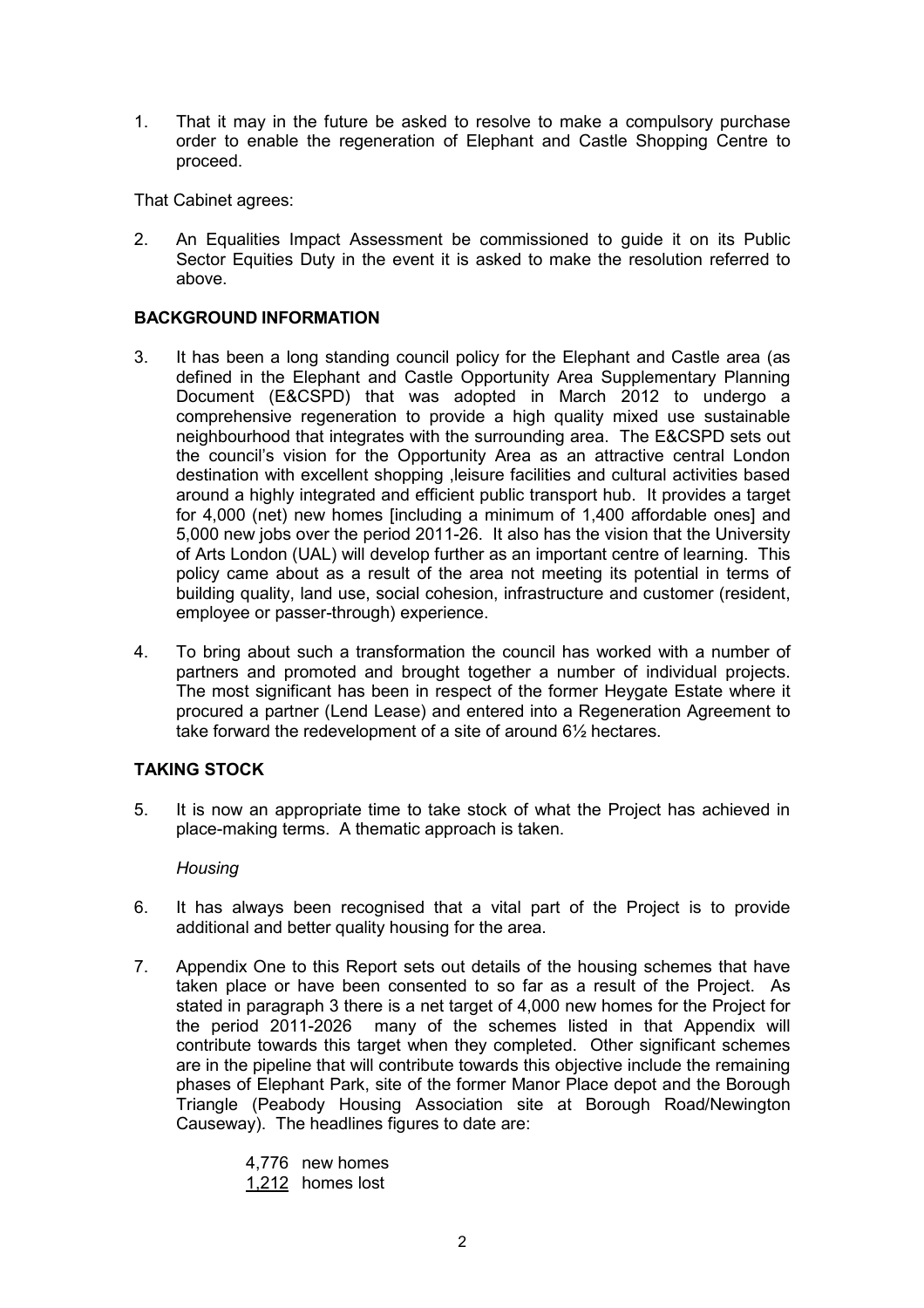- 3,564 net gain of homes in a context of demand/need for homes in Southwark and London exceeding supply
- 8. The homes lost are as a consequence of the demolition of the Heygate Estate. 1,023 dwellings on the Estate were for letting on secure Council tenancies and 189 had been sold on long leases. To mitigate the loss of homes for social rent, 335 replacement homes have been built on sites outside the former estate as part of the replacement programme. The final 84 units at Stead Street are in the process of construction. A total 1,481 affordable units have either been built or are under construction or have consent on sites across the Opportunity Area. Of these, 747 are for rent of which the vast majority (691) are social rent. The 56 affordable rent units are charged at 50% of market rent and not the full 80% which is potentially allowable. As advised earlier, there are other significant sites coming forward including subsequent phases of Elephant Park that will generate affordable homes including for social rent.
- 9. The council has recently agreed to extend the right to return policy for qualifying former Heygate residents to all remaining phases of Elephant Park. This decision confirms the council's original commitment to provide former tenants who have requested it with an opportunity to return to the regeneration area. Homes provided as part of the schemes are of high quality thus fulfilling one of the reasons for the regeneration. This can be clearly seen at Appendix Two.
- 10. The new housing provided and consented to, has radically altered the perception of the Elephant and Castle both in the minds of the public of London and in the business community. This change in perception has resulted in confidence in the area that will maintain the momentum of transformation.

## *Transport*

- 11. The southern roundabout has been removed and work is ongoing to remove the northern roundabout and realign that road junction. This work will make the area safer and more amenable to pedestrians, improve safety for cyclists and enhance traffic flow. The works should also give rise to better visual amenity thus defeating the former perception of the area between the roundabouts as being impenetrable other than for road users.
- 12. It is planned to enhance the underground station for the Northern Line to enable it accommodate additional usage, replacing the lifts with escalators. Paragraph 50 elaborates.
- 13. The estimated cost of these transport improvements is in the region of £150million and as previously reported, will be met by contributions from TfL, the owner of the Shopping Centre, the GLA and the council through the use of contributions from payments made pursuant to s106 of the Town and Country Planning Act 1990 and the Community Infrastructure Levy.

#### *Public Realm*

- 14. The redevelopment of the Heygate Estate will include Lend Lease providing a brand new park; Elephant Park extending to at least 0.8 hectares (2 acres).
- 15. The Council has approved £6million to enhance open spaces at Pullens Gardens, Victory Square, Dickens Square, Nursery Row Park, Newington Gardens and St Mary's Churchyard (first phase of which has been completed).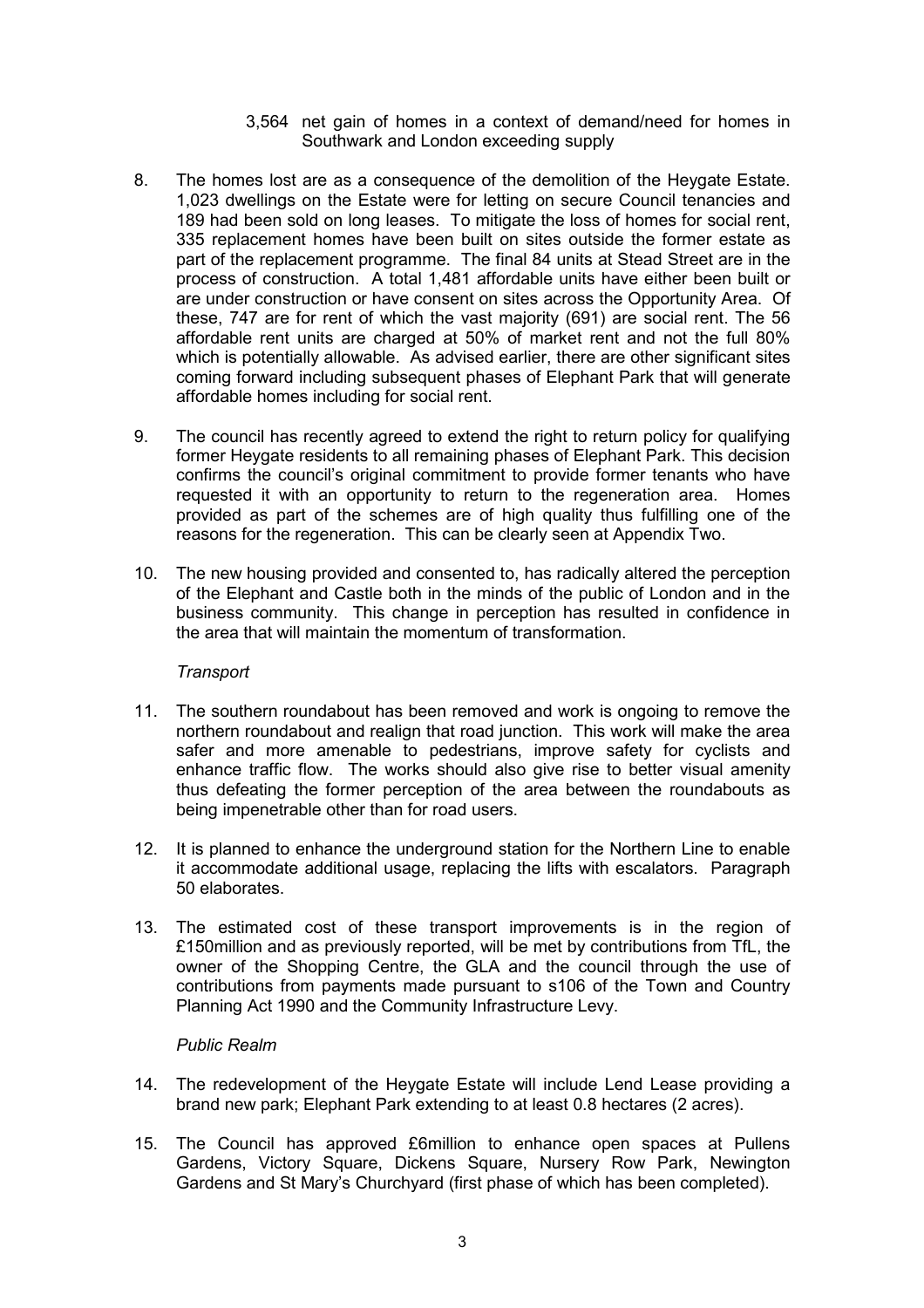16. In addition to providing the new park referred to at paragraph 14, Lend Lease is in the process of planting 1,200 new trees within a kilometre of the former Heygate Estate. As well as improving visual amenity, this should assist in improving the air quality in and around the locality. In this connection, Lend Lease has received funding from the GLA to carry out a joint study with Kings College to audit the air quality in the area ahead of adopting further measures to assist with its improvement.

*Leisure* 

- 17. The new leisure centre will be completed before the end of this year and will provide the locality with a state of the art facility. This will provide a six lane twenty-five metre pool and gymnasium facilities including 150 fitness machines.
- 18. S106 contributions have been utilised to enable the London South Bank University Sports Hall to be used at times by local residents.
- 19. The new leisure centre and availability of the University Sports Hall together with policy initiatives such as *Free Swim and Gym* will encourage local residents to participate in fitness activities and consequently the health benefits that arise as a result.
- 20. Southwark Playhouse has temporarily relocated from London Bridge to Newington Causeway whilst its new home at the 360 Tower (former London Park Hotel) is under construction.

*Civic* 

- 21. Following the fire at the former Walworth Town Hall, Cabinet approved a vision for its refurbishment as a new civic centre that will offer local people space and support to grow and play a key role in the improvements that are being delivered at the Elephant and Castle. Work is underway to develop this vision.
- 22. The fire mentioned above caused the closure of the Newington Library as a result of water damage. To maintain continuity of service a temporary library has been provided as part of the Artworks Project at the corner of Elephant Road and Walworth Road. The Library will ultimately be accommodated in the refurbished Town Hall.
- 23. The Cuming Museum suffered a similar fate to the Newington Library and had to close. It will be reprovided in the new civic centre.
- 24. Paragraph 11 advises of work to remove the northern roundabout this will open an area of land that will ultimately be available for a public civic space.

## *Employment*

25. The construction and infrastructure projects that have already been completed and the ones that are in progress have created thousands of construction jobs. The challenge has been for local people to take advantage of these employment opportunities. In order to maximise opportunities for local residents, the council's partner Lend Lease is working with specialist employment agency Southwark Works to deliver a set of employment targets set out in the signed section 106 planning agreement. Currently, 433 Southwark residents have found work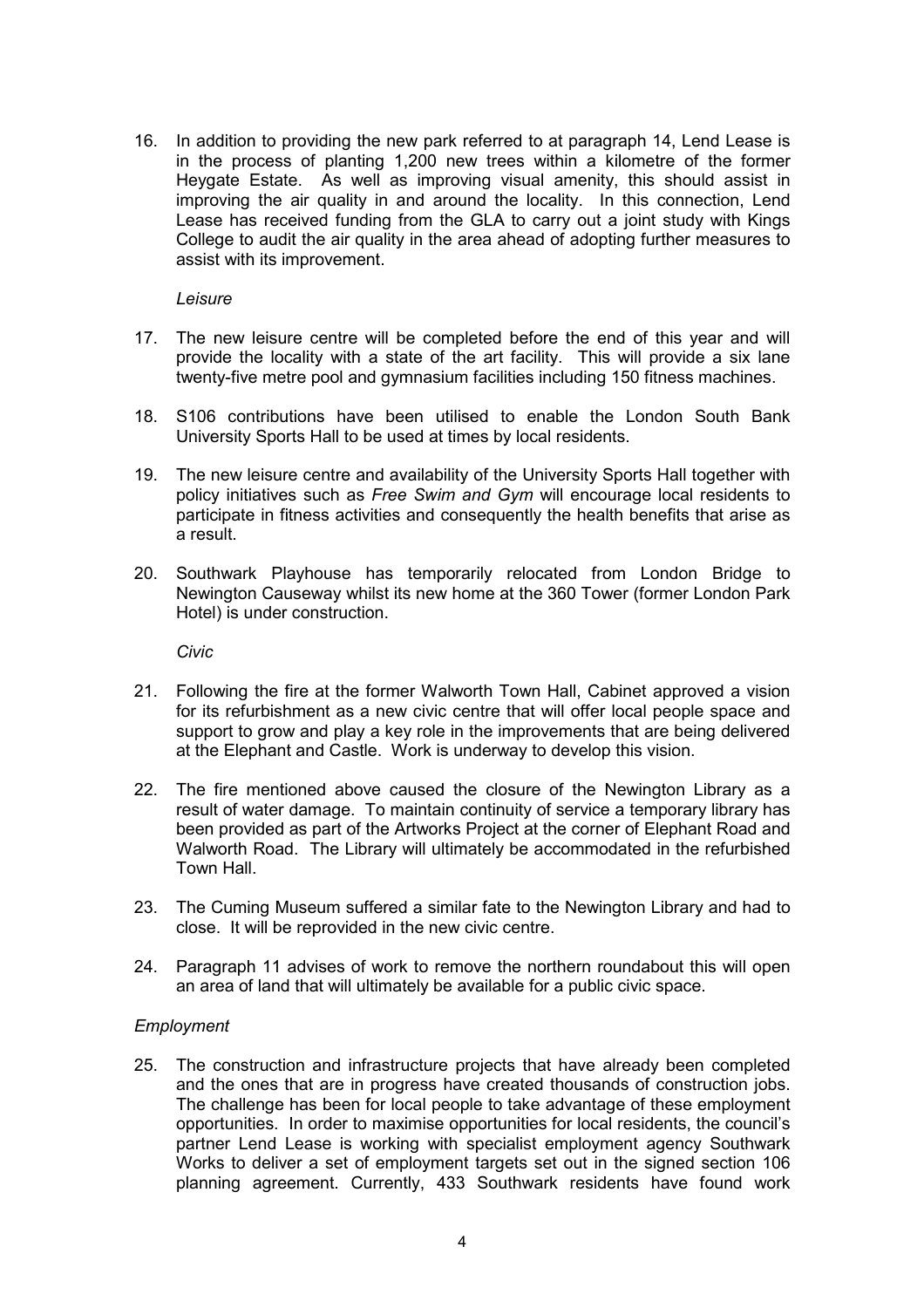through this initiative of which 179 were previously unemployed. All employed in this manner are paid at least the London Living Wage. The 322 residents employed, is likely to be a significant under-estimate because they will be many other residents employed either directly or indirectly without using the service of *Southwark Works*.

- 26. The experience at the Elephant and Castle has highlighted the lack of formal construction training available in the Borough. The construction projects in the area have enabled employees to obtain invaluable on the job training but for formal instruction and learning they have found it necessary to travel outside of the Borough. This is being addressed. A construction learning centre is to open next year. This will initially be situated on the former Heygate Estate in a Council building of modular construction. When its site is due for redevelopment, it is intended to relocate the Centre to the Aylesbury Estate. This learning provision will make it easier for Southwark residents to access the formal training needed to obtain secure construction employment. Funding has been approved through the New Homes Bonus.
- 27. The Artworks is a new creative business start-up facility formed by shipping containers on three floors. It is a temporary use of part of the former Heygate<br>Estate pending redevelopment. The facility provides serviced, secure The facility provides serviced, secure accommodation and is available for new businesses on flexible terms. It is proving to be popular with a variety of uses that add to the vitality and optimism of the area.
- 28. When the former Heygate Estate redevelopment is completed it will give rise to many jobs (estimated at around 1,000) in retail and building/open space maintenance/management.

## *Community*

- 29. The Elephant & Castle Community Fund was set up in 2012 *to build on the strengths of local people and celebrate the rich cultural diversity of the area*. So far, the Fund has awarded a total of £125,000 in grants to 19 community projects and organisations and has supported more than 18,000 people, with the help of over 1,000 volunteers. This year the council and Lend Lease have each donated £25,000 to the Fund.
- 30. The council has also provided funds from its High Street challenge programme to help support the Latin American community. Over the last two years the council has provide £40,000 towards *Plaza Latina* which was a successful Latin American inspired festival for the whole family held in Nursery Row Park over three weekends in August and managed by local arts organisation Carnaval Del Pueblo. A further £50,000 has been made available over 2 years to Peabody for a joint project with Carnaval del Pueblo to run a community enterprise hub in East Street to support start up and growing businesses. This initiative has recently opened. Finally £22,000 has been awarded to Latin Elephant for a feasibility study into a 'Latin Quarter' at E&C. In addition to these initiatives the council has continued to support Elefest which is an annual community arts event that takes place each October using spaces and buildings in and around the area.
- 31. The council is developing a new place of worship with community meeting facilities to replace the United Reformed Church on New Kent Road. The facility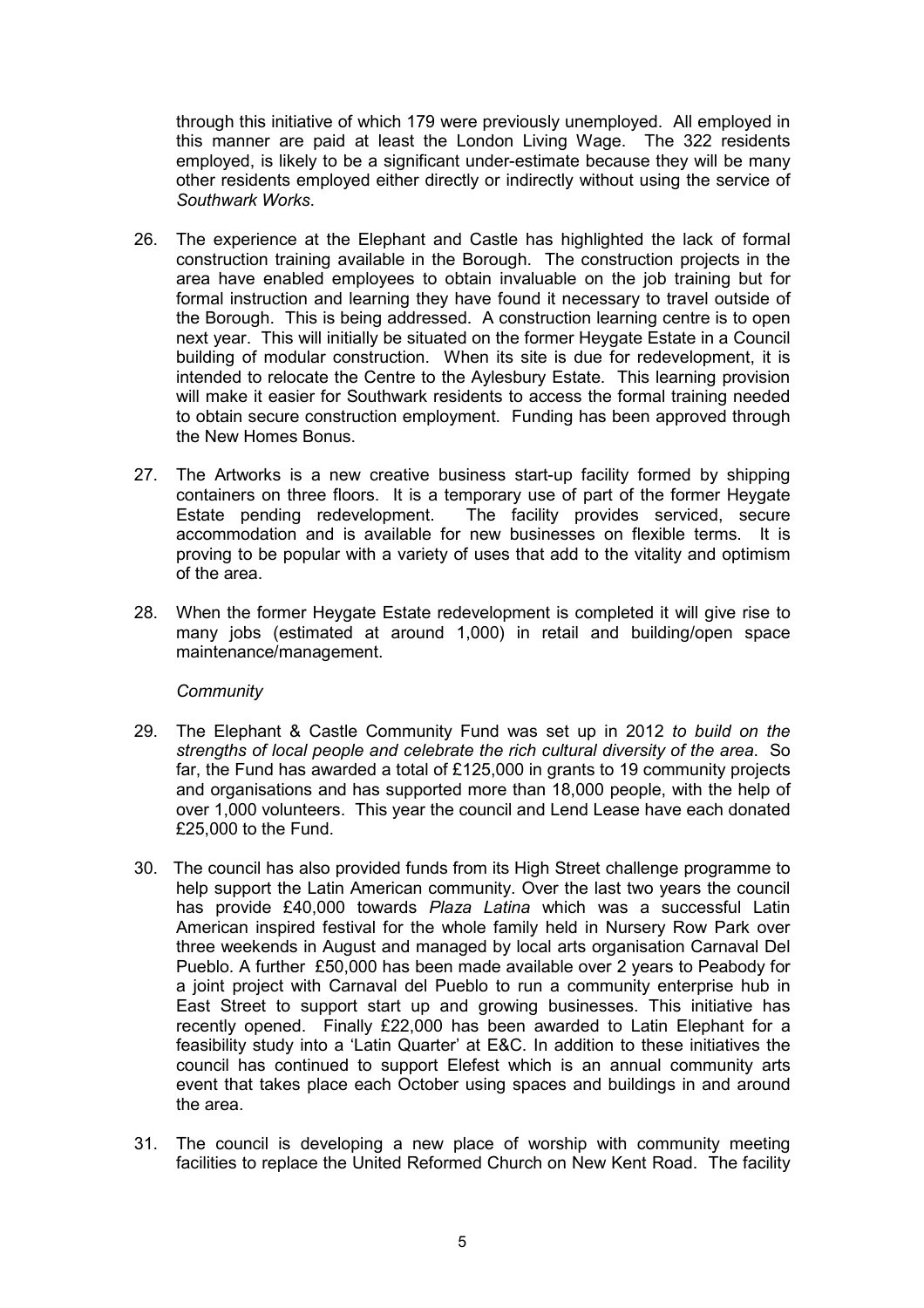will be located on the site of the former Castle Day centre at the rear of Strata and construction is expected to commence shortly.

#### *Retail*

- 32. The regeneration of the former Heygate Estate will provide around 50 new retail units, 10% of which will be available to independent traders at a discounted rent. The new shopping street will connect to and complement the existing retail in Walworth Road. A retail unit has been provided in the completed Trafalgar Place phase of the redevelopment and this is available to an independent retailer at a reduced rent. Retail premises and a new market are being provided by Delancey at their current redevelopment at New Kent Road.
- 33. An affordable retail opportunity was recently marketed and local business *Inara* (currently trading in the shopping centre) has now opened a new unit in the podium building of Strata Tower. A new affordable retail opportunity has recently been constructed at Dashwood Studios on Walworth Road and has been marketed to traders in the Elephant and Castle. A decision is expected to be announced shortly which trader has secured this opportunity.
- 34. The council has worked closely with landowners and local cultural partner *Hotel Elephant* to create a new arts, technology and enterprise cluster in the Elephant and Castle. The redevelopment of 2-10 Steedman Street has provided an affordable workspace opportunity and *Hotel Elephant* will work with the University of the Arts and London Southbank University to provide new start up units for graduates and local residents. The new units are planned to open in later this year.

#### *More to be done*

- 35. Whilst significant progress has been made in transforming the Elephant and Castle in the past five years there is more to be done to truly make the area a different and better place as envisaged in the previously mentioned Supplementary Planning Document.
- 36. When most people think of the Elephant and Castle it is the shopping centre they visualise. It is a prominent landmark at a major transport hub. In place-making terms this is a key site as both a destination retail centre and as part of creating a focal (town) centre.

## **ELEPHANT AND CASTLE SHOPPING CENTRE**

- 37. The Shopping Centre was constructed after the second world war following extensive bombing of the locality. The Centre was designed by Boissevain & Osmond (architects) for the Willets Group. It was considered revolutionary when it opened in 1965 as it was the first covered shopping mall in Europe.
- 38. As shopping habits changed following construction so did the tenants of the Centre and over the years there was a mass migration of national retailers, this in turn resulted in a less secure rental flow, more unit vacancies and less investment by the Centres owners. Today by virtue of its location, the majority of its shops are let and trading, providing a diverse range of goods and services. The offices above the Centre (Hannibal House) are occupied by way of temporary lettings.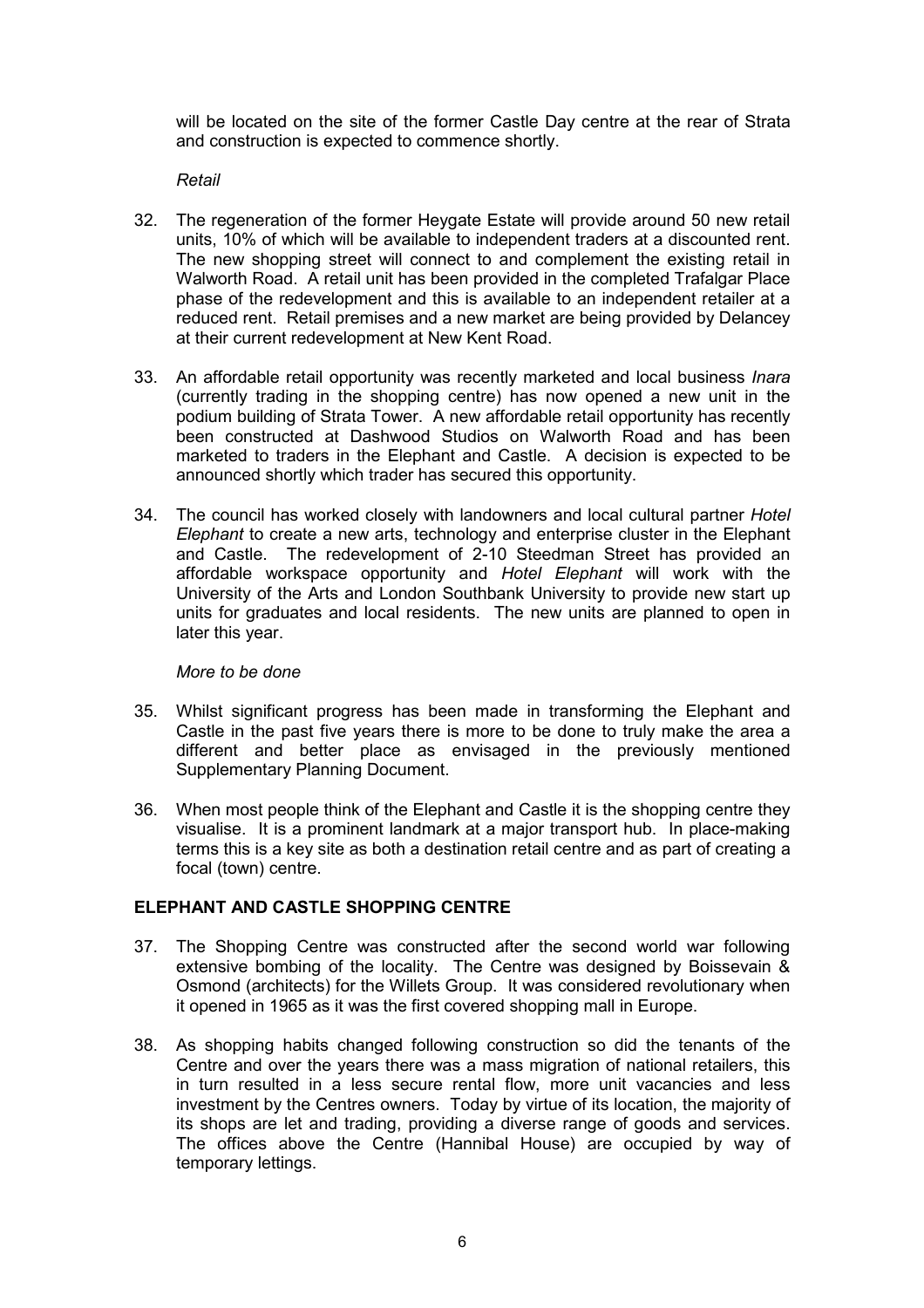- 39. The E&C SPD notes that the proportion of shops within the shopping centre that sell comparison goods (jewelry, clothing etc) is low compared with other UK town centres. Despite the location having the highest public transport accessibility rating it has a relatively small catchment area. The E&C SPD states that the main strength of the centre is "the particular concentration of Latin American businesses and independent businesses".
- 40. The E&C SPD identifies a number of character areas within the Opportunity Area. The shopping centre site is located within the central area. The E&C SPD states that "this area comprises the heart of the E&C opportunity area". It goes on to say that "the principles of the 1960's re-planning which characterise the area have not stood the test of time. The masterplanning has resulted in an environment which is hostile to pedestrians and cyclists. Public spaces are dominated by roads. There are a lack of active frontages at ground level. The quality of the public realm is poor and there is a lack of connectivity to the adjoining neighbourhood. As a consequence there is little incentive for residents or visitors to linger".
- 41. The E&C SPD also notes that whilst there are some good quality buildings (Tabernacle, Metro Central Heights, Bakerloo Underground station) that the design of other buildings such as the shopping centre is "tired and uninspiring". The document recognises that development opportunities can be used to transform the character of the central area and improve its appeal as a shopping destination to a wider catchment area. Specific objectives are identified that can help facilitate the delivery of the vision. These include creating a new pedestrian link through the site and beneath the viaduct (to connect to the Elephant Park scheme), strengthening integration links with Walworth Road, the creation of a new civic space and public transport improvements needed to support growth within the Opportunity Area. In addition to the upgrade of the Northern Line Station, the SPD identifies opportunities to improve connections between transport modes (rail, tube, bus) as well as measures to address bus congestion around site that makes it difficult to walk along the footway.
- 42. As can be seen at Appendix Three, the Centre is not visually appealing; it is from a bygone era. As it stands, it is not appropriate for this landmark site in an area that is being transformed to match modern aspirations and built form.
- 43. The Centre is now owned by Delancey a national property asset company that is currently building out a site at New Kent Road between the Centre and Elephant Road.

## **GOODBYE SHOPPING CENTRE – HELLO TOWN CENTRE**

44. Delancey in conjunction with APG (a Dutch pension provider and asset manager) propose to demolish the existing Centre and in its place to provide a new town centre that will provide not only modern retail accommodation but also a new campus for the London College of Communication (part of the University of the Arts London), retail accommodation and residential accommodation. This project provides an opportunity to address issues identified in the SPD and deliver specific objectives that are necessary for the delivery of the vision for the area. For example, the emerging proposals provide for works to enhance the Underground Station with the potential for better integration with the mainline railway station. The new town centre should include pedestrian linkage through to Elephant Park and to the public space to be provided on the former northern roundabout (paragraph 24 refers). The new town centre therefore has the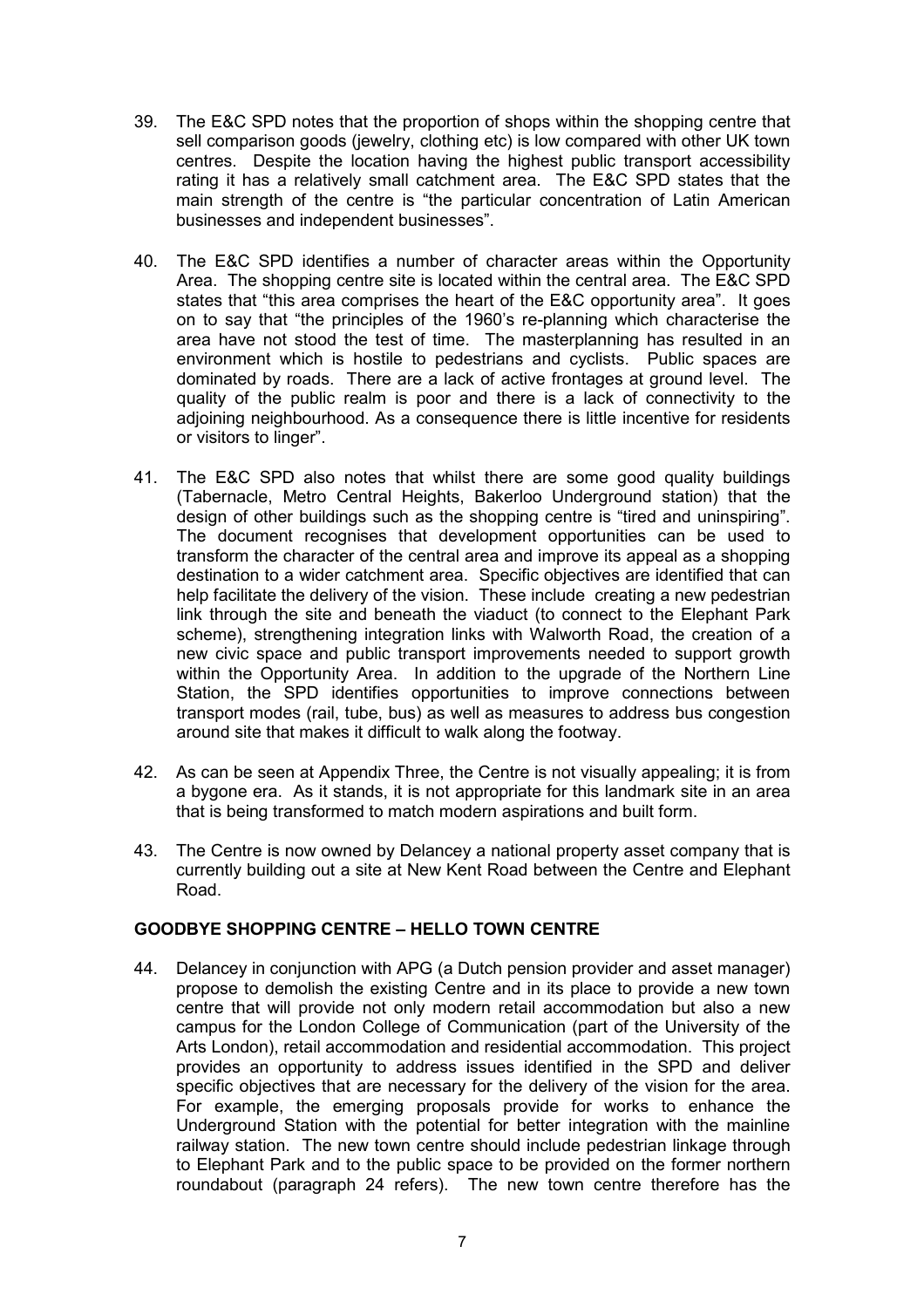potential to be the linchpin of a transformed Elephant and Castle and contribute towards the successful delivery of the vision for the Opportunity Area including new homes and job targets.

- 45. The proposals for the town centre have been set out in the previous paragraph in broad terms. They are currently subject to stakeholder consultation ahead of detailed proposals being formulated that will ultimately be reported to the Planning Committee to seek appropriate consents.
- 46. Delancey has entered into an agreement with London College of Communication to include within the new town centre the College's buildings adjacent the London Metropolitan Tabernacle. It is proposed that this will be achieved by providing a new campus within the regenerated shopping centre area enabling the College to relocate there thus releasing its existing campus for regeneration. The current building locations can be seen at Appendix Four. The concept currently on offer is an exciting comprehensive development that will effectively deliver a new town centre rather than the current stand alone mall and offices.
- 47. The proposed new college campus will provide state of the art learning facilities for students but it will also enable the College to improve its community presence. In particular, it will enable historic collections held by the College such as the *Stanley Kubrick Archive* as well as its current work to be displayed. In addition the new campus will bring additional employment opportunities to the area.
- 48. As well as retail and campus premises, the intention is for the proposed regeneration to provide homes to rent, restaurant and leisure provision that will complement other new retail provision to be provided from projects at the former Heygate Estate and Delancey's adjacent scheme on New Kent Road (paragraph 30 refers).
- 49. A new town centre will attract additional custom from a much wider catchment area and generate extra economic activity to the locality. This will give rise to greater employment opportunities both within the town centre and in the wider Elephant and Castle area.
- 50. The additional activity set out above, will place more pressure on transport infrastructure particularly at the Northern Line Underground Station. This has been recognised from the time the Elephant and Castle was designated a regeneration area and Delancey as part of its proposal will incorporate a new Underground Station in the overall scheme that will make access and egress to platforms faster and more comfortable. The proposals will also link the new Centre to the Elephant and Castle mainline station more coherently than is currently the case.

## **The Council enabling realisation of the vision**

51. In order to deliver the regeneration, Delancey will require vacant possession. The existing Shopping Centre is subject to many leases granted to occupiers. As a result of the long standing expectation that the Centre will be redeveloped, the majority of these leases can be terminated quickly by Delancey on giving contractual notice. However, there are a minority of leases that cannot be terminated in this way within the anticipated regeneration timescale. The scheme coming forward may also contain some freehold property that has to be acquired (the full extent of the proposed scheme has yet to be decided). In order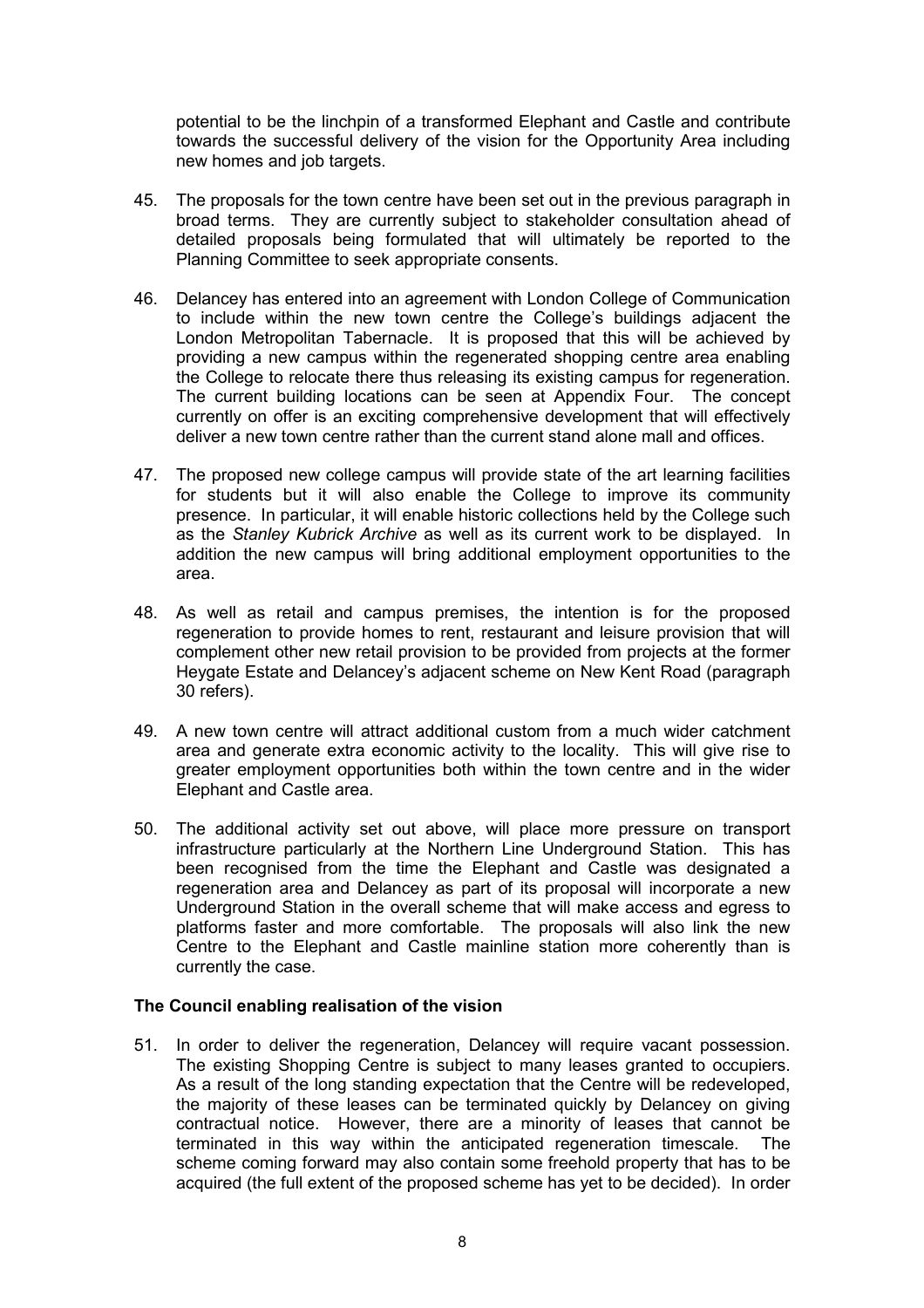to achieve vacant possession, Delancey has requested the council consider exercising its compulsory powers to enable this to be achieved.

- 52. Delancey propose that if the council is minded to make a compulsory purchase order it will give a full indemnity in respect of council costs incurred.
- 53. In these circumstances, there are powers available to make an order under the Town and Country Planning Act 1990.
- 54. Notwithstanding the available powers to make a compulsory purchase order and Delancey's proposal to meet the costs of the order, Cabinet will require a further report setting out all the relevant considerations before deciding whether to make a resolution. To this end, Cabinet is recommended to approve the commissioning of an Equalities Impact Assessment that will be a material consideration. It is intended that the Assessment be procured by the Council with Delancey having no input into its procurement or brief. This is essential for the integrity of the completed Assessment.

#### **Community impact statement/Public sector equalities duty**

- 55. The Equality Act 2010 imposes a general equality duty on public authorities (PSED), in the exercise of their functions, to have due regard to the need to:
	- Eliminate discrimination, harassment and victimisation and any other conduct that is prohibited by or under the Act.
	- Advance equality of opportunity between people who share a relevant protected characteristic and people who do not share it.
	- Foster good relations between people who share a relevant protected characteristic and those who do not share it.
- 56. For the purpose of the PSED the following are 'protected characteristic' considerations:
	- Age
	- Civil partnership
	- Disability
	- Gender reassignment
	- Pregnancy and maternity
	- Race
	- Religion or belief
	- Sex and sexual orientation.
- 57. The recommended Equalities Impact Assessment will inform on the equality implications of the proposed compulsory purchase order and measures that may be taken to mitigate these.

#### **Resource implications**

58. The cost of the proposed recommended community impact assessment can be met from existing budget provision for the Elephant and Castle regeneration project. Other expenditure referred to in the report has previously been budgeted for.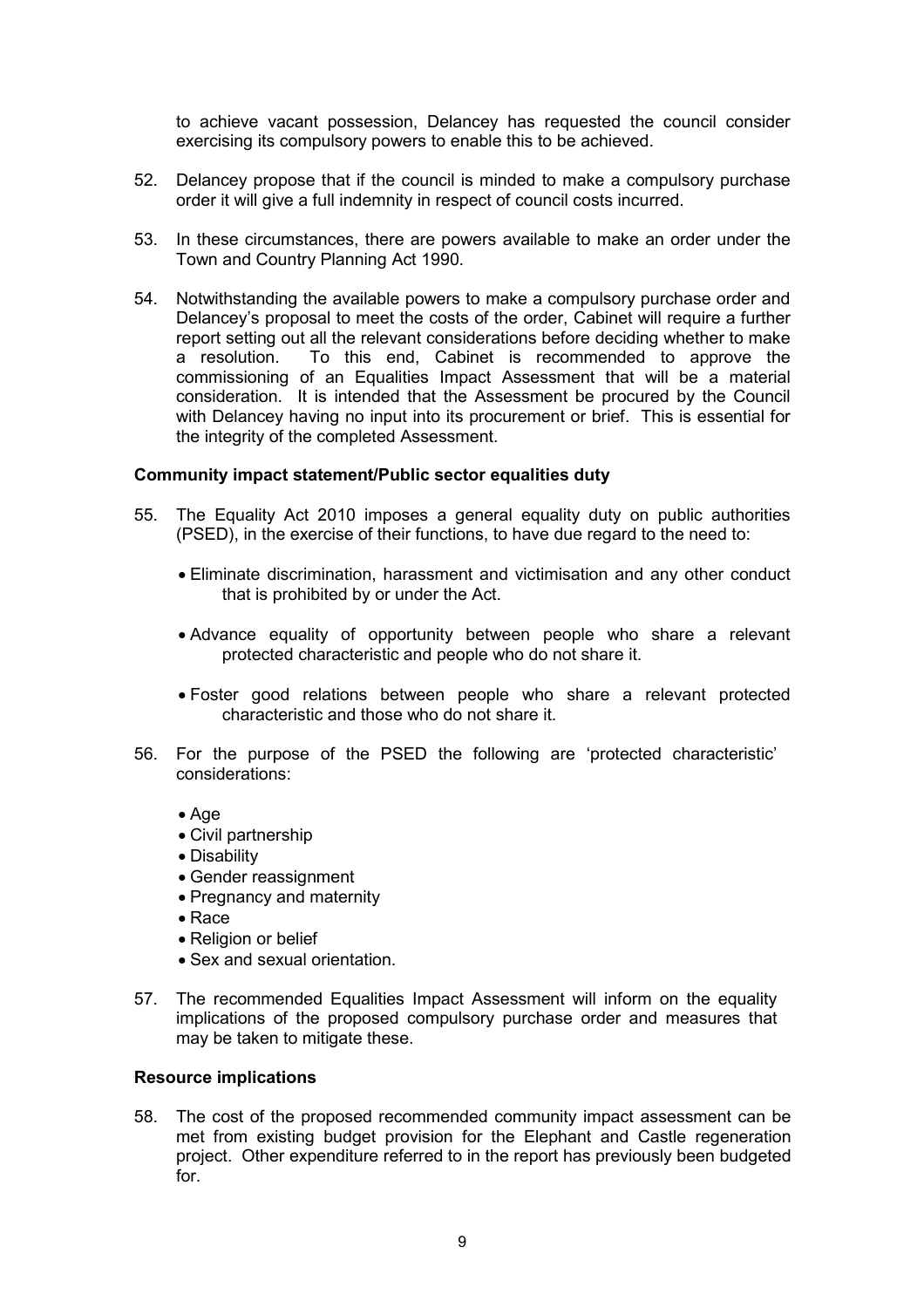59. In the event, that in the future, cabinet resolve to make a compulsory purchase order for the Shopping Centre and associated land including rights over land, it will be conditional upon Delancey meeting the council's costs in full, including staff time. Under this scenario, there will be no resource implications to the council.

#### **SUPPLEMENTARY ADVICE FROM OTHER OFFICERS**

#### **Director of Law and Democracy**

- 60. The report recommends that cabinet commission an Equalities Impact Assessment (EquIA) prior to taking any decision relating to the use of CPO powers.
- 61. As set out in paragraphs 50 and 51 of the report, when making decisions, section 149 Equality Act 2010 requires that cabinet must have due regard to the need to eliminate discrimination and other prohibited conduct. Cabinet must also have regard to the need to advance equality of opportunity and foster good relations between people who share a relevant protected characteristic and those who do not. The information obtained through the EquIA will assist with the performance of this duty.
- 62. Legal advice relating to the use of CPO powers will be taken and a summary of legal issues will be included in any subsequent report to Cabinet relating to that subject.

#### **Strategic Director of Finance and Governance**

63. The strategic director of finance and governance notes the financial implications contained in this report. Costs associated with the proposed equalities impact assessment will be contained within existing budgeted revenue resources for regeneration north team.

## **BACKGROUND DOCUMENTS**

| <b>Background Papers</b>                                                     | <b>Held At</b> |  |  |  |  |  |  |
|------------------------------------------------------------------------------|----------------|--|--|--|--|--|--|
| <b>The</b><br>Elephant and Castle Web link below                             |                |  |  |  |  |  |  |
| Opportunity Area Supplementary                                               |                |  |  |  |  |  |  |
| Planning Document                                                            |                |  |  |  |  |  |  |
| Link:                                                                        |                |  |  |  |  |  |  |
| https://www.southwark.gov.uk/downloads/download/2896/elephant and castle spd |                |  |  |  |  |  |  |
| supporting documents                                                         |                |  |  |  |  |  |  |

## **APPENDICES**

| <b>Appendix</b> | <b>Title</b>                                             |
|-----------------|----------------------------------------------------------|
| Appendix 1      | New Housing In Elephant And Castle Opportunity Area      |
| Appendix 2      | Photographs of former Heygate and replacement properties |
| Appendix 3      | Photograph of existing Shopping Centre                   |
| Appendix 4      | Site for new town centre                                 |